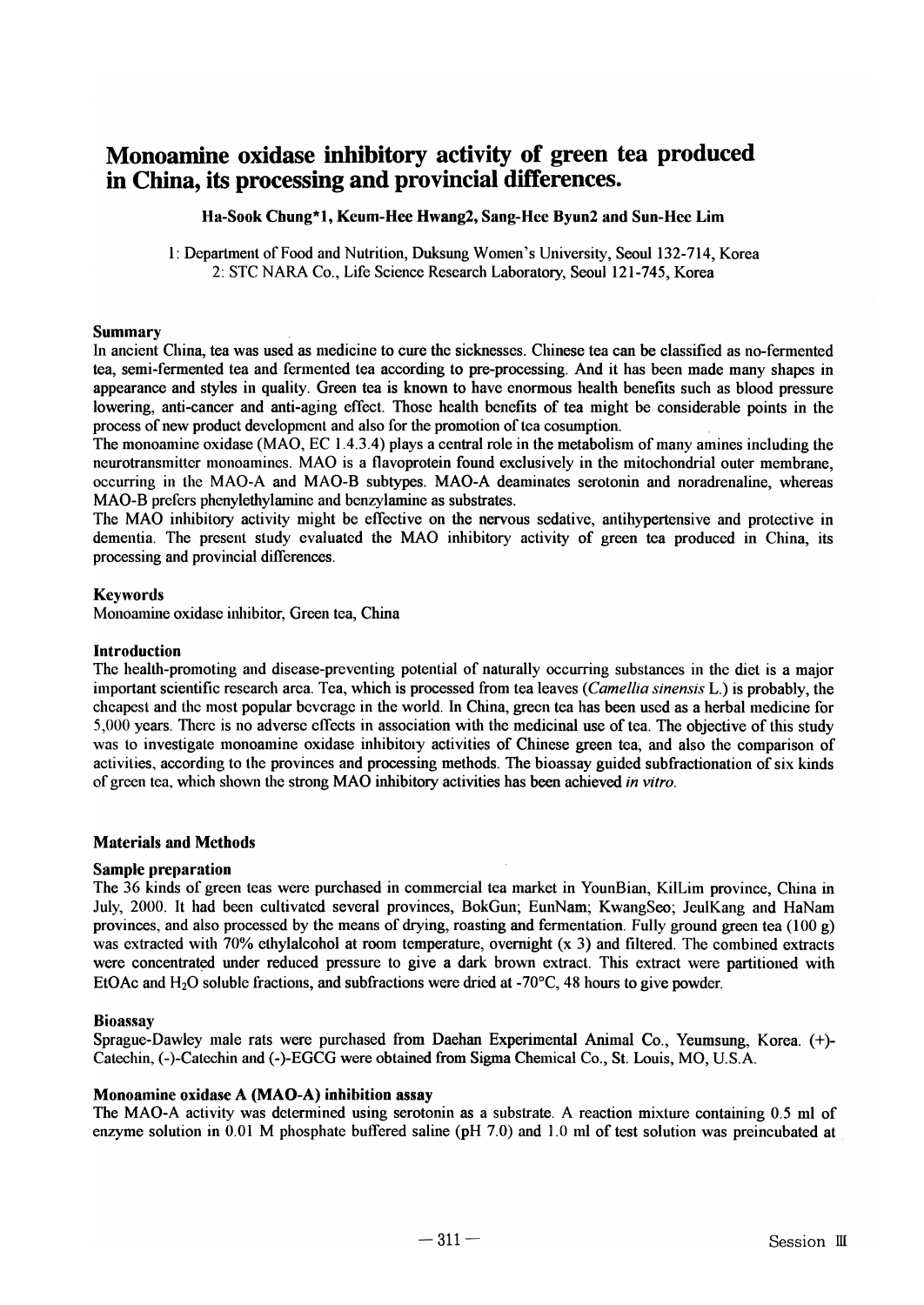37°C for 15 min., after which 0.5 mt of 0.01 M serotonin creatine sulfate (Sigma Co.) in a buffer was added. Following incubation at 37 $\degree$ C for 90 min, the enzyme reaction was terminated by heating for 3 min in a 95 $\degree$ C water bath. After centrifugation, 1.6 ml of supernatant was loaded to an Amberlite CG50 ( $H^+$  form) column. The column was washed with over 40 ml of water and the unreacted substrate was eluted with  $3.0$  ml of  $4.0$  N acetic acid solution and subjected to spectrophotometrical measurement at 277 nm. Activity was calculated as follows:

Inhibition % =  $(A_{sample} - A_{compact} - A_{control})/(A_{blank} - A_{control}) \times 100$ 

#### Monoamine oxidase B (MAO-B) inhibition assay

The MAO-B activity was determined using benzylamine hydrochloride as a substrate. The reaction mixture containing 0.5 ml of enzyme solution in the buffer and 1.0 ml of test solution was preincubated at 37°C for 15 min., after which 0.5 ml of 0.04 M benzylamine hydrochloride (Tokyo Kasei Co.) was added. Following incubation at 37°C for 90 min., the enzyme reaction was terminated by adding 0.2 ml of 60% perchloric acid. The reaction product, benzaldehyde, was extracted with 4.0 m1 of cyclohexane and subjected to spectrophotometrical measurement at 242 nm. In the control group, water was substituted for the test solution. In the blank group, the substrate was omitted, but was added after the incubation. To compensate the test solution's own absorbance, the substrate was omitted in the compensate group. Activity was calculated as follows:

Inhibition. % =  $(A_{\text{control}} - A_{\text{sample}} + A_{\text{compensate}})/(A_{\text{control}} - A_{\text{blank}}) \times 100$ 

For the comparison with subfractions of green tea on MAO inhibitory activities, (-)-catechin, (+)-catechin and (-)-epigallocatechin-3-gallate(EGCG), Inajor bioactive components in green tea were also investigated.

#### Results and Discussion

In a dose-dependent manner with  $IC_{50}$  values yielded of 6.5 to 0.1 mg of MAO-A and 3.0 to 0.1 mg of MAO-B, respectively (Table 1).

| Samples <sup>*</sup> |                  |                      | I                | $_{\rm II}$       | III            | IV                  | V                 | VI    | $\left( \cdot \right)$<br>catechin | $(+)$<br>catechin | $\Theta$<br><b>EGCG</b> |
|----------------------|------------------|----------------------|------------------|-------------------|----------------|---------------------|-------------------|-------|------------------------------------|-------------------|-------------------------|
| Aqueous<br>fraction  | <b>MAO</b><br>-A | $IC_{50}$<br>(mg)    | $\frac{1}{2}$    | 6.5               | $\blacksquare$ | ۰                   | 2.0               | ۰     | $\blacksquare$                     | 1.0               | 1.0                     |
|                      |                  | Specific<br>activity | $\blacksquare$   | $\overline{20.4}$ | $\blacksquare$ |                     | 20.6              |       |                                    |                   |                         |
|                      | MAO<br>-В        | $IC_{50}$<br>(mg)    | 1.3              | 1.4               | $1.-2$         | 0.1                 | 1.3               | 50.1  | ÷                                  | 0.6               | 0.7                     |
|                      |                  | Specific<br>activity | $\frac{1}{56.2}$ | 96.0              | 28.4           | 834.3               | $\overline{31.2}$ | 1,262 |                                    |                   |                         |
| EtOAc<br>fraction    | <b>MAO</b><br>-A | $IC_{50}$<br>(mg)    | 0.8              | 1.1               | 0.4            | < 0.1               | -                 | 0.8   |                                    |                   |                         |
|                      |                  | Specific<br>activity | 20.9             | 75.7              | 77.8           | $\overline{<}1,356$ | Ξ.                | 16.8  |                                    |                   |                         |
|                      | <b>MAO</b><br>-B | $IC_{50}$<br>(mg)    | -                | 1.4               | ٠              | 3.0                 | 0.3               | < 0.1 |                                    |                   |                         |
|                      |                  | Specific<br>activity | $\blacksquare$   | 60.0              | $\blacksquare$ | 45.2                | 19.7              | 141   |                                    |                   |                         |

Table 1. Inhibitory Activities of Solvent Subfractions of Green Tea processed in China

\*1 : Drying in a dugout, BokGun province; II : Drying in the sun, BokGun province;

III : Drying in a dugout, BokGun province;IV : Fermentation, EunNam province;

V : Drying in a dugout, BokGun province; VI : Drying in a dugout, BokGun province